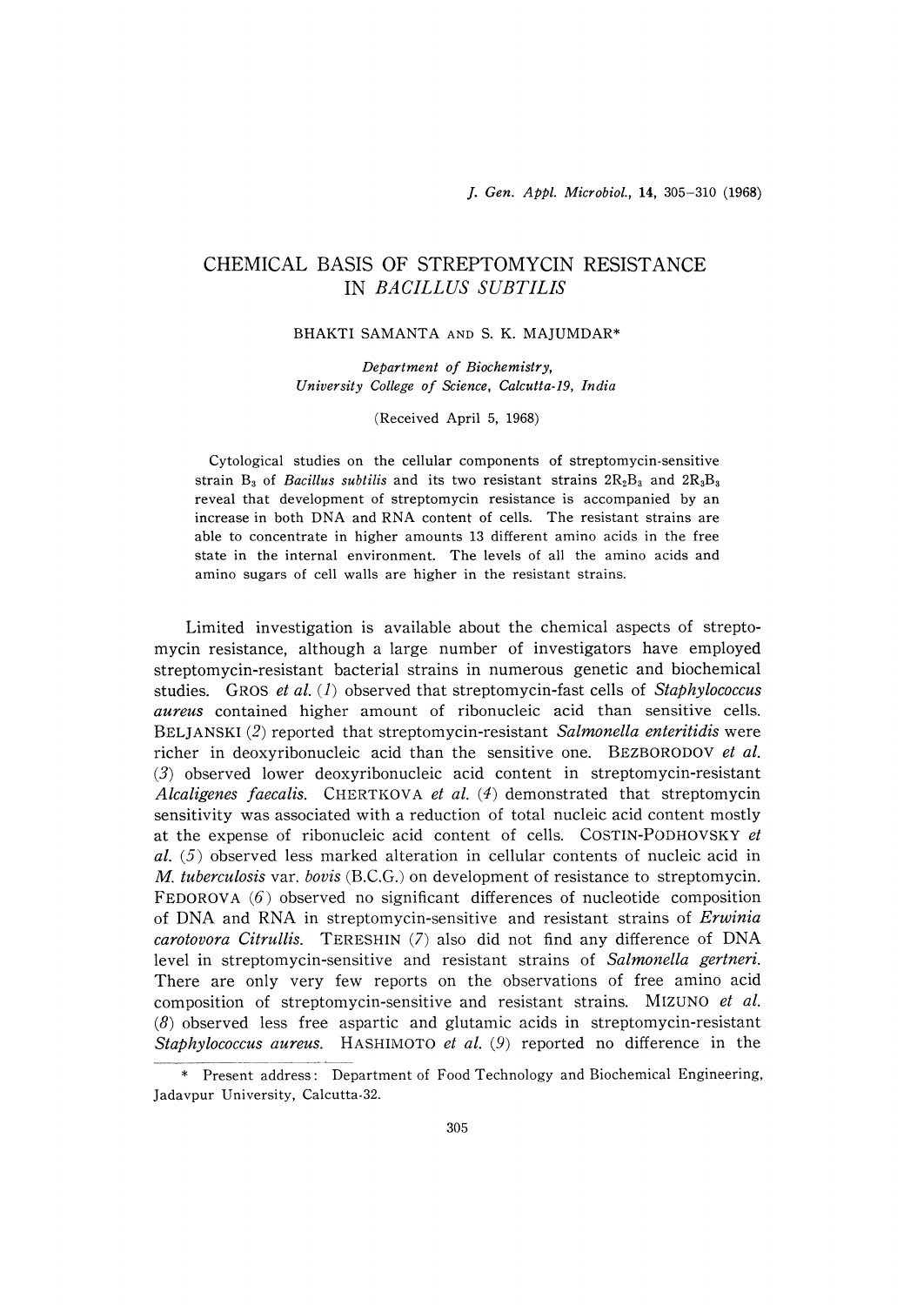### 306 SAMANTA AND MAJUMDAR VOL. 14

free amino acid content of streptomycin-sensitive and resistant strains of Mycobacterium tuberculosis. There is also little information about the variation of cell wall composition on streptomycin resistance. YAMAZI et al. (10) observed that the ratio of rhamnose to hexosamine was reduced in the cell walls of *Streptococcus pyogenes* resistant to chloramphenicol, penicillin and streptomycin.

 In the present paper are recorded the results of a study on nucleic acid and free amino acid composition of the cells of streptomycin-sensitive and resistant strains of B. subtilis and of the amino acid and amino sugar content of their cell walls.

### METHODS AND MATERIALS

The bacterial strains were grown in 50 ml of glucose broth (nutrient broth+1% glucose) in 250 ml Erlenmeyer flasks placed on a rotary shaker (120 rev/min) at 30°. After cultivating the organism to the logarithmic phase of growth, the cells were harvested by centrifugation in the cold and washed thrice with cold phosphate buffer (pH 7.0) and then suspended in the same buffer.

### Extraction and estimation of nucleic acids

Nucleic acids were extracted from the bacterial cell suspension by the procedure of SCHNEIDER  $(11)$ . RNA was determined by the procedure of MEJBAUM  $(12)$ . The intensity of the colour developed was measured at 660  $m<sub>l</sub>$  in Klett-Summerson photoelectric colorimeter and the RNA concentration read off from the standard curve obtained with yeast RNA.

DNA was estimated by the procedure of DISCHE  $(13)$ . The colour intensity developed was measured at  $560 \text{ m}\mu$  in Klett-Summerson photoelectric colorimeter and the standard curve prepared with polymerized calf thymus DNA. The protein content of the nucleic acids was estimated by biuret method  $(14)$ .

### Extraction of free amino acids from cells

The cells after cultivating to the logarithmic phase of growth were centrifuged at 5°, washed twice with distilled water and immediately freezedried. 0.15 g of dried cells was extracted with 80% aqueous ethyl alcohol  $(15)$ . The extract after separation of cell debris was evaporated to dryness and the residue taken up in 5 ml of  $10\%$  isopropyl alcohol.

## Chromatographic technique for estimation of amino acids

The concentration of different samples was determined by descending two-dimensional paper chromatography, using phenol-water as the first solvent and *n*-butanol-acetic acid-water  $(4:1:1)$  as the second solvent. After development with ninhydrin, the coloured spots were identified and separately eluted with 5 ml of 75% ethyl alcohol containing  $CuSO_4 \cdot 5H_2O$  (5 mg/100 ml) (16). The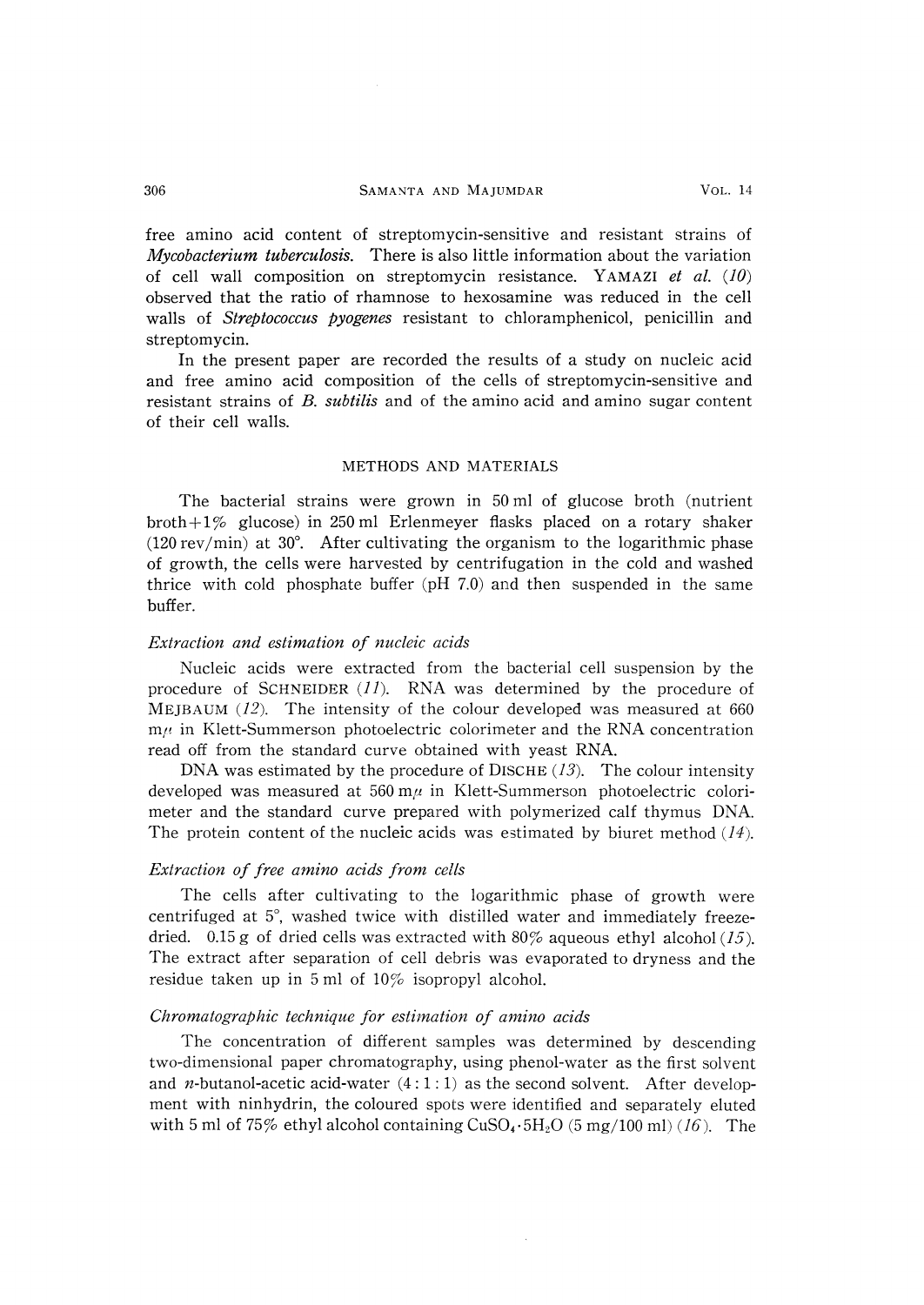concentration of amino acids was then determined colorimetrically. The amounts of amino acids present in the sample were calculated from the standard curve of individual amino acid chromatographed under identical conditions.

### Preparation of cell walls

The method used for preparing the cell wall was that of CUMMINS and HARRIS (17). Bacterial cells as prepared above were disrupted with Ballotini No. 12 glass beads in a Mickle disintegrator for 30 min. The suspension was centrifuged at 3,000 rpm for 10 min and the supernatant was then centrifuged at 10,000 rpm for 30 min and the sediment containing the crude cell wall fraction was washed once with cold distilled water and then suspended in 0.05 M phosphate buffer (pH 7.6). The wall suspension was digested with ribonuclease (0.5 mg/ml) at 37° for 3 hr. It was then centrifuged and washed once with distilled water and then suspended in the same buffer. The crude wall preparation was next digested with trypsin  $(0.5 \text{ mg/ml})$  at 37<sup>°</sup> for 3 hr and then centrifuged. The sediment was washed twice with distilled water and then suspended in 0.02 N hydrochloric acid and the suspension was digested with pepsin  $(1 \text{ mg/ml})$  at 37° for 24 hr. The wall preparation was finally washed several times with distilled water.

### Hydrolysis of the cell wall preparation

Cell wall preparation was hydrolysed in 6 N HCl in a sealed tube at 105° for 24 hr. The material was then evaporated to dryness in vacuo over NaOH and finally dissolved in distilled water.

### Estimation of amino acids and amino sugars

Amino acids and amino sugars were separated by two-dimensional chromatography on Whatman No. 1 filter paper (56 $\times$ 46 cm) with *n*-butanol : acetic acid: water  $(4:1:1)$  as the first solvent and water-saturated phenol as the second solvent. Amino acids were estimated quantitatively after development of the paper with  $0.2\%$  ninhydrin. Amino sugar content was determined using Elson-Morgan reagent according to PARTRIDGE  $(18)$ .

### RESULTS AND DISCUSSION

Development of streptomycin resistance in B, subtilis is accompanied by a change in both RNA and DNA (Table 1) content of resistant cells. The levels of RNA and DNA in the resistant cells are about 1.4-1.5 times higher than in the sensitive cells. Table 2 indicates that streptomycin resistance is accompanied by a change in the free amino acid composition of cells of B. subtilis strain  $B_3$ . The resistant strains  $2R_2B_3$  and  $2R_3B_3$  differ from the sensitive strain  $B_3$  in that the former are able to concentrate in higher amounts 13 different amino acids in the free state in the internal environment.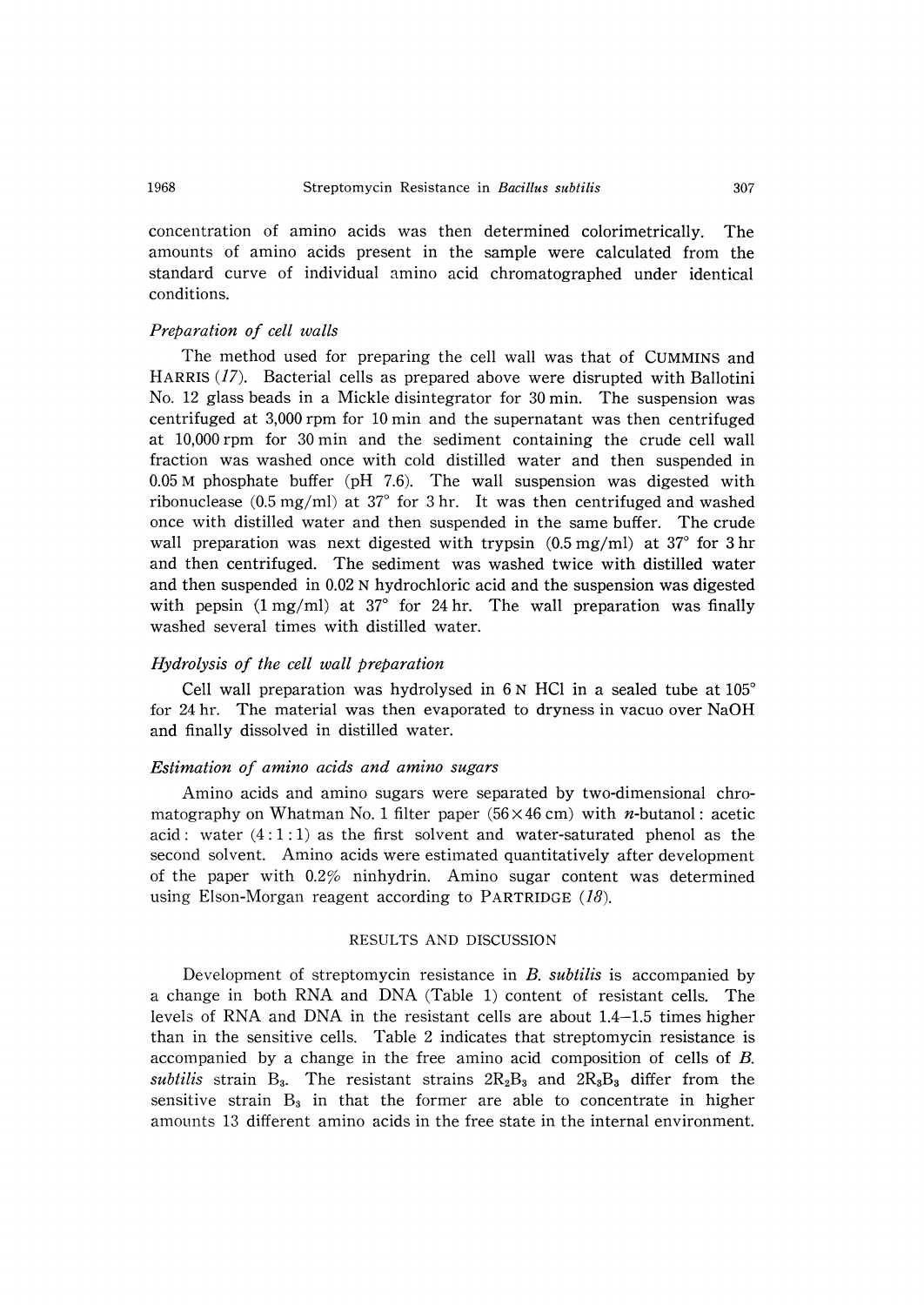### 308 SAMANTA AND MAJUMDAR VOL. 14

|                                         |  |  |  | Table 1. Nucleic acid content of streptomycin-sensitive and resistant |  |  |
|-----------------------------------------|--|--|--|-----------------------------------------------------------------------|--|--|
| strains of <i>B</i> . <i>subtilis</i> . |  |  |  |                                                                       |  |  |

|                                                                                                                                                                                                                                                                                                                                                                                                                                                                                    |                                                                                                                                                                                                                                              | .                                                                                                                                                                                                                                                         |
|------------------------------------------------------------------------------------------------------------------------------------------------------------------------------------------------------------------------------------------------------------------------------------------------------------------------------------------------------------------------------------------------------------------------------------------------------------------------------------|----------------------------------------------------------------------------------------------------------------------------------------------------------------------------------------------------------------------------------------------|-----------------------------------------------------------------------------------------------------------------------------------------------------------------------------------------------------------------------------------------------------------|
| <b>Strains</b>                                                                                                                                                                                                                                                                                                                                                                                                                                                                     | <b>RNA</b><br>The Middle of the American control of the Middle Corporation and the Constitution of the American control of the Corporation of the Corporation of the Corporation of the Corporation of the Corporation of the Corporation of | DNA                                                                                                                                                                                                                                                       |
| Mandatorine components are considered<br>Sensitive $B_3$                                                                                                                                                                                                                                                                                                                                                                                                                           | 48.6                                                                                                                                                                                                                                         | 46                                                                                                                                                                                                                                                        |
| Resistant $2R_2B_3$                                                                                                                                                                                                                                                                                                                                                                                                                                                                | 73                                                                                                                                                                                                                                           |                                                                                                                                                                                                                                                           |
| $2R_3B_3$<br>the company of the control of the control of the control of the control of the company of the control of the control of the control of the control of the control of the control of the control of the control of the control<br><b>Management and Constitution of the Constitution of the Constitution of the Constitution of the Constitution of the Constitution of the Constitution of the Constitution of the Constitution of the Constitution of the Consti</b> | 66                                                                                                                                                                                                                                           | The formation of the contract contract the second contract that is contracted as a second contract of the contract of the contract of the contract of the contract of the contract of the contract of the contract of the cont<br>provided the providers. |

|  | (Results expressed as $\mu$ g/mg of protein) |  |  |  |  |  |
|--|----------------------------------------------|--|--|--|--|--|
|--|----------------------------------------------|--|--|--|--|--|

Table 2. Concentration of free amino acids in the cells of streptomycinsensitive and resistant strains of B. subtilis.

|               | Sensitive strain | Resistant strains |           |  |
|---------------|------------------|-------------------|-----------|--|
| Amino acids   | $B_{3}$          | $2R_2B_3$         | $2R_3B_3$ |  |
| Aspartic acid | 0.048            | 0.145             | 0.090     |  |
| Glutamic acid | 0.760            | 1.028             | 0.975     |  |
| Serine        | 0.065            | 0.150             | 0.120     |  |
| Glycine       | 0.110            | 0.278             | 0.200     |  |
| Lysine        | 0.107            | 0.165             | 0.231     |  |
| Threonine     | 0.036            | 0.120             | 0.690     |  |
| Arginine      | 0.149            | 0.225             | 0.200     |  |
| Alanine       | 0.524            | 0.717             | 0.662     |  |
| Histidine     | 0.290            | 0.371             | 0.385     |  |
| Valine        | 0.066            | 0.200             | 0.180     |  |
| Methionine    | 0.042            | 0.120             | 0.108     |  |
| Leucines      | 0.042            | 0.200             | 0.142     |  |
| Cystine       | 0.141            | 0.124             | 0.128     |  |
| Proline       | 0.195            | 0.351             | 0.249     |  |
|               |                  |                   |           |  |

(Results expressed in mg/100 mg dry cells)

As the free amino acid content of the cells represents the difference in amounts of amino acids assimilated and metabolized, either a higher rate of assimilation of amino acids or a lower rate of incorporation of amino acids into peptide (the organism is a producer of polypeptide antibiotic, mycobacillin  $(19)$ ) and protein may account for the increase in the size of free amino acid pool in the resistant cells.

Streptomycin resistance results in the changes in amino acid and amino sugar composition of the cell wall (Table 3). The cell walls of sensitive and resistant strains contain glutamic acid, diaminopimelic acid, alanine, aspartic acid, glycine, glucosamine and one unidentified amino sugar, the first three amino acids and glucosamine being present in relatively higher proportions.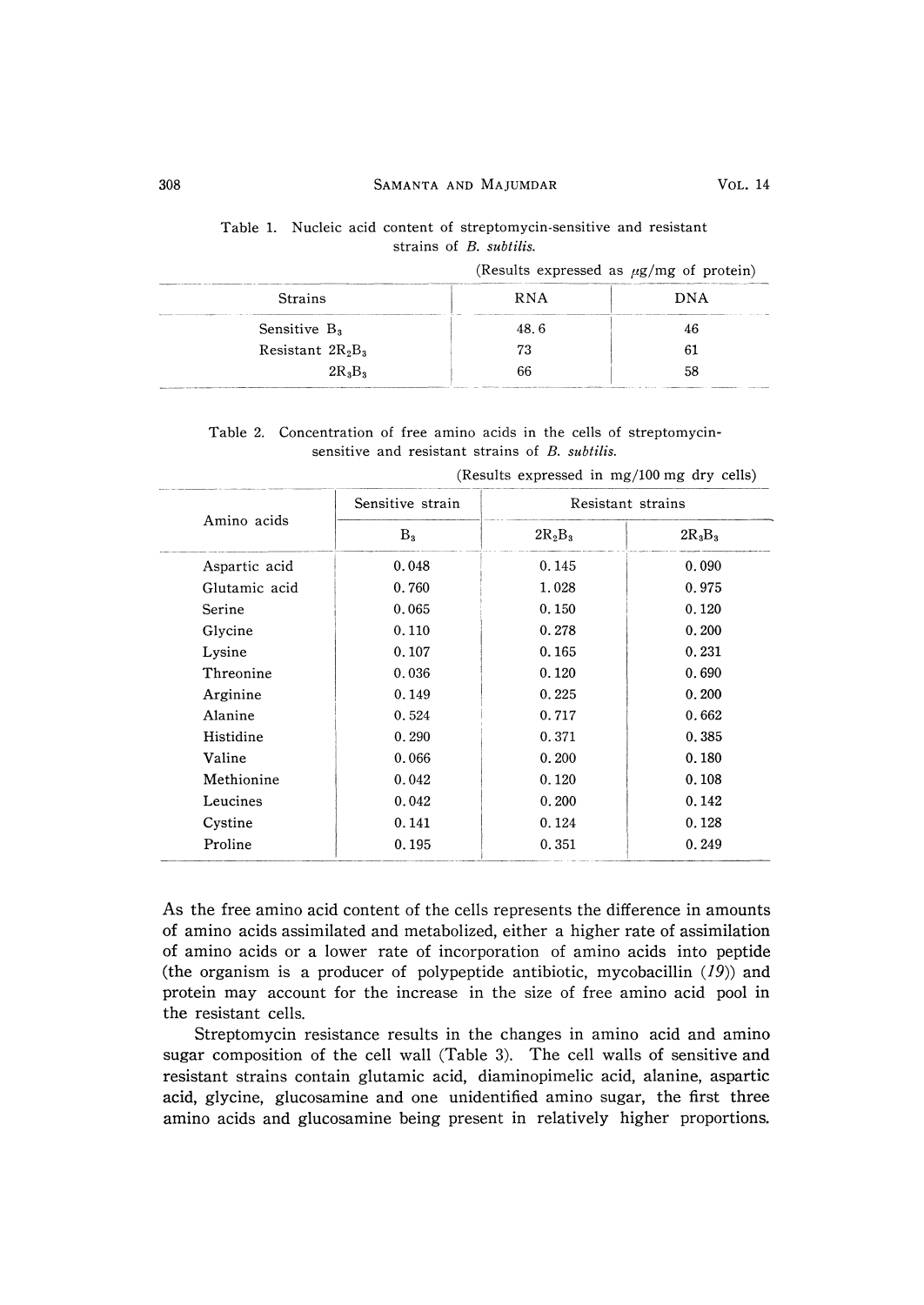Table 3. Amino acid and amino sugar composition of the cell wall of streptomycin-sensitive and resistant strains of B. subtilis.

| Amino acid          | Sensitive strain | Resistant strains |           |  |
|---------------------|------------------|-------------------|-----------|--|
| or<br>amino sugar   | $\rm B_{2}$      | $2R_2B_3$         | $2R_3B_3$ |  |
| Aspartic acid       | 0.007            | 0.012             | 0.015     |  |
| Glutamic acid       | 0.204            | 0.300             | 0.298     |  |
| Glycine             | 0.010            | 0.038             | 0.036     |  |
| Alanine             | 0.450            | 0.615             | 0.595     |  |
| Diaminopimelic acid | 0.194            | 0.290             | 0.288     |  |
| Glucosamine         | 0.210            | 0.318             | 0.300     |  |
| Unidentified        | ┿                | $++$              | $++$      |  |

(Expressed as  $\mu$ mole/mg dry cell wall wt.)

+, Low concentration;  $++$ , Higher concentration.

It is further observed that the levels of all the amino acids and amino sugars are higher in the walls of resistant cells. The present study shows that there is a significant difference between streptomycin-sensitive and resistant cell walls in regard to their amino acid and amino sugar composition. The differences in the amino acid and amino sugar composition of the cell walls of sensitive and resistant strains seem to suggest a structural change. As the composition and structure of the bacterial surface play an important part in the biological reaction to environmental effects, the difference in the structure of the cell wall may be associated with altered biological properties characterizing the strains resistant in vitro.

#### REFERENCES

- 1) F. GROS, M. M. BELJANSKI and F. GRUNBACH, Compt. rend., 230, 875 (1950).
- 2) M. BELJANSKI, Ann. inst. Pasteur, 85, 463 (1953).
- 3) M. BEZBORODOV, K. P. KASHKIN and V. P. YAMSHCHIKOV, Sbornk Nauch Trudov Leningrad Khim. Farmatsert. Inst 3, 111 (1957).
- 4) M. A. CHERTKOVA and A. M. KHOMALEMISHKO, Zh. Mikrobiol. Ebidemiol. i Immu nobiol., 40 (4), 31 (1963).
- 5) E. COSTIN-PODHOVSKY, V. BOTEZ, M. PARASCHIVESCO and M. GHEORGHIA, Exptl. Microbiol., 22 (3), 623 (1963).
- 6) L. S. FEDOROVA, Antibiotiki, 10 (9), 840 (1965).
- 7) I. M. TERESHIN, Antibiotiki, 11 (9), 546 (1966).
- 8) D. MIZUNO, T. OHTSU and K. SUYEZAWA, Japan J. Med. Sci. and Biol., 6, 57 (1953).
- 9) T. HASHIMOTO, K. SUZUKI and D. MIZUNO, Japan J. Med. Sci. and Biol., 7, 193 (1954).
- 10) Y. YAMAZI, T. YARITA, M. TAKAHASHI and Y. KIMURA, Japan J. Microbiol. 5 (4), 431 (1961).